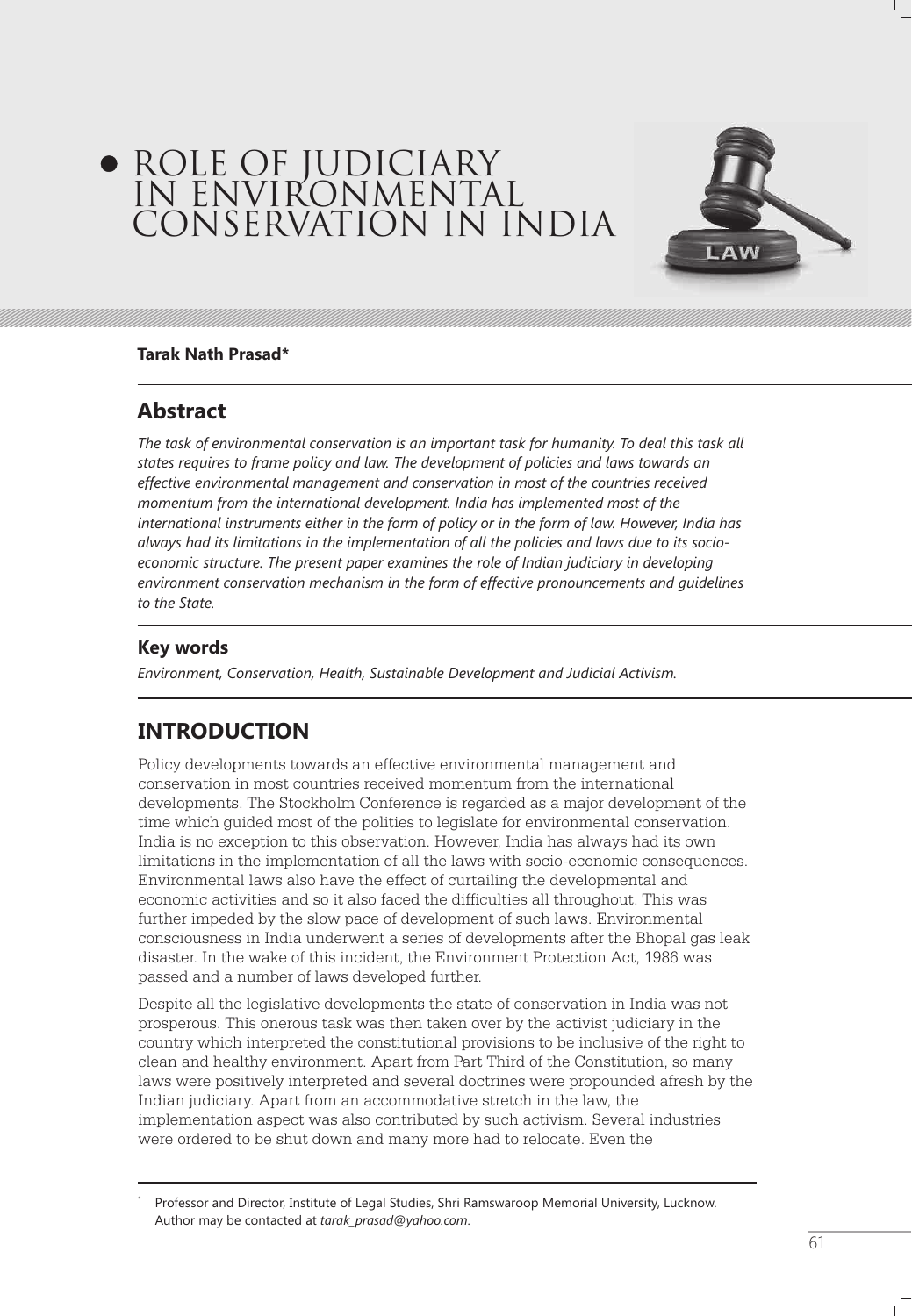environmental clearance regime was led further by the judiciary in setting right several executive actions in granting clearance to unsustainable projects.

The present paper aims at evaluating the role of Indian judiciary in developing the environmental conservation laws and their implementation. Through this paper the author establishes that the judiciary has contributed more than the other limbs of governance. The author also concludes that judicial activism has played a very positive role in this regard. For this the author looks into the relevant statutory provisions and analyzes important judicial pronouncements related to environmental protection. It is not necessary that every smile be reason of happiness, perhaps, it may work as a hiding factor for tears. One has to understand by applying this philosophy in the case of nature and its exploitation. What we have received from our ancestors is available with us but what we are going to give to our decedents is a big question mark.

Legal interventions towards conservation of the environment gained momentum after the Stockholm Conference of 1972. By this time it had become undeniable that ignoring the environment and overexploitation of resources is not affordable. This would not be incorrect to state that environmental legislations in most countries have received inspiration from the international fora. This applies for India more significantly. India enacted several environmental laws in the seventh decade of the twentieth century. However, the need of umbrella legislation in this regard, was unfulfilled till 1986 when the Environment Protection Act was passed. This appears to have been a lesson learnt from the Bhopal Gas disaster and the legislative vacuum was attempted to be filled in urgently. Despite all these efforts the legislative lethargy and incompleteness were nonetheless existent; and the rich body of environmental laws in India would not have evolved unless contributed by the active judiciary of the country. Supreme Court of India has developed a rich body of law that guarantees a fundamental right to live in a clean and healthy environment.<sup>1</sup> Through the development of Public Interest Litigation, the Supreme Court of India has greatly broadened the procedural right of Indian citizens to present environment-related challenges against the government and its agencies.<sup>2</sup> Beyond the letter of the law, the judiciary has addressed an array of environment related issues related to its accelerated economic growth; for example, the right to live in a clean and healthy environment, interpreted within Article 21.

When India became independent, the socio-economic situation was dominated by a small class of large land owners, and a vast mass of impoverished cultivators. In subsequent years, land reforms were enacted; surplus private land was acquired by the state.<sup>3</sup> Public policy was founded on the thesis that farming would lift people out of poverty. This tended to give a certain degree of legitimacy to encroachment on public as well as community land, even though this often favoured the relatively rich, over the relatively poor.

*<sup>1</sup> Subhash Kumar* v. *State of Bihar* AIR 1991 SC 420; *M.C. Mehta* v. *Kamal Nath* AIR 2000 SC 1997; *Rural Litigation Entitlement Kendra* v. *State of U.P.* AIR 1987 SC 1037; *Ratlam Municipality* v. *Vardhi Chand and Others* AIR 1980 SC 1622

<sup>2</sup> Rosencranz Armin and Jackson Michael, "The Delhi Pollution Case: The Supreme Court of India and the Limits of Judicial Power", 23 *Columbia Journal of Environmental Law*, 2003, pp.23-30 quoting in *Bandhua Mukti Morcha* v. *Union of India* AIR 1984 SC 802

<sup>3</sup> "Empowering People for Sustainable Development", 2001, Approach Paper to the Tenth Five Year Plan (2002-07), Ministry of Environment and Forests 2002.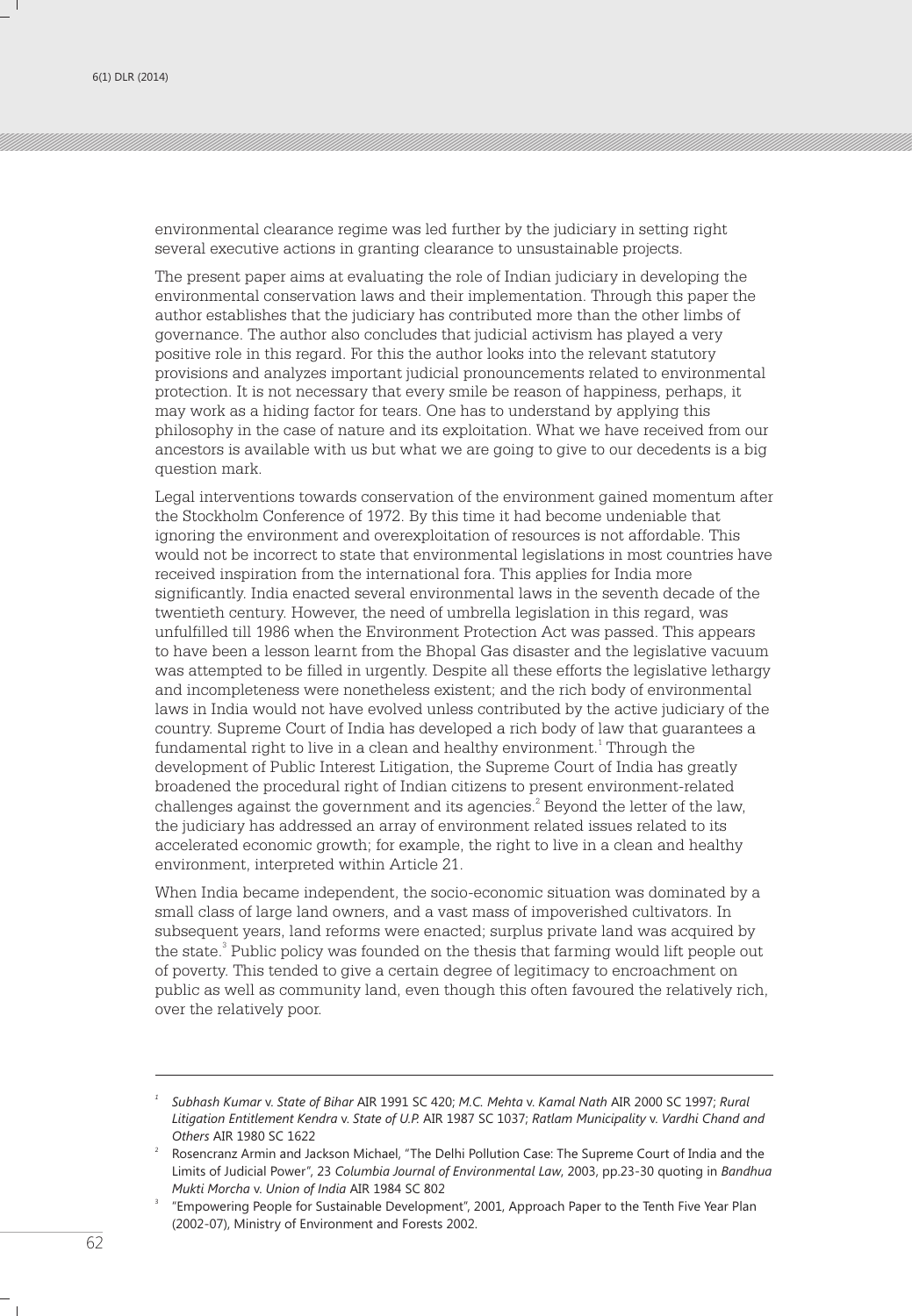

# **LEGISLATIVE EFFORTS TOWARDS CONSERVATION**

Since independence the Indian Parliament enacted a series of environmental regulations. In 1974, the government passed the Water (Prevention and Control of Pollution) Act (hereinafter called Water Act)<sup>4</sup>; its purpose is to provide for the prevention and control of water pollution and the maintaining and restoring of wholesomeness of water.<sup>5</sup> The Water Act established Central and State Pollution Control Boards to oversee the prevention, abatement, and control of water pollution.<sup>6</sup> The Boards are responsible for conducting site inspections and acquiring information regarding non-compliance with any aspect of the Water Act.<sup>7</sup> Similarly, in 1981 the Central Government enacted the Air (Prevention and Control of Pollution) Act (hereinafter called Air Act) to provide for the prevention, control, and abatement of air pollution.<sup>8</sup> Like the Water Act, the Air Act provides for Central and State Control Boards to handle all matters associated with the improvement of air quality.<sup>9</sup>

Subsequent to the Water and Air Acts, the President of Indian promulgated the Environment (Protection) Act (hereinafter called Environment Act) in 1986 to cure deficiencies left in India's core body of environmental law.<sup>10</sup> The Environment Act provides the central government with the broad power to take all measures necessary for the purpose of protecting and improving the quality of the environment and preventing, controlling, and abating environmental pollution.<sup>11</sup> Together, these pieces of environmental legislation provide a framework for the Indian people, as well as the judiciary, to enforce environmental protections. Finally, according to the Energy Information Administration, emissions resulting from India's fossil fuel consumption account for fourteen percent of total global carbon dioxide emissions, and is projected to increase to eighteen percent by  $2025$ .<sup>22</sup> Thus, as India continues to demand access to energy and relevant technologies, it must address the environmental consequences of such rapid economic growth.

# **ENVIRONMENTAL PROTECTION AND THE CONSTITUTION OF INDIA**

India's most significant legislative effort towards conservation of the environment is a Constitutional Amendment. It was the forty second Amendment to add Article 48-A, which includes a provision for environmental protection and states that a clean and

*<sup>10</sup> Id*., Regarding the role of Environmental Pollution Control Boards

<sup>4</sup> The Water (Prevention and Control of Pollution) Act, 1974; the Environment (Protection) Act, 1986; and a series of environmental legislations have been enacted in India.

*<sup>5</sup> Id*., Purpose of the Water Act

*<sup>6</sup> Ibid*.

*<sup>7</sup> Id*., Chapter 4 Defining Powers and Functions of Environmental Control Boards under the Water Act

*<sup>8</sup> Id*., Responsibilities of Boards under the Water Act

<sup>9</sup> The Air (Prevention and Control of Pollution) Act, 1981, Purpose

<sup>&</sup>lt;sup>11</sup> The Environment (Protection) Act, 1986, providing examples of possible measures to expand environmental protection.

<sup>&</sup>lt;sup>12</sup> Rosencranz Armin and Jackson Michael, "The Delhi Pollution Case: The Supreme Court of India and the Limits of Judicial Power", 23 *Columbia Journal of Environmental Law*, 2003, pp.23-30 quoting in B*andhua Mukti Morcha* v. *Union of India* AIR 1984 SC 802, Statement of David Pumphrey, Deputy Assistant Secretary for International Energy Cooperation, Department of Energy, explaining India's current and projected levels of energy consumption. If India's current civilian nuclear energy program stays on target, it is expected to reach 20,000 megawatts electric by 2020, up from a current capacity of 3,850 megawatts.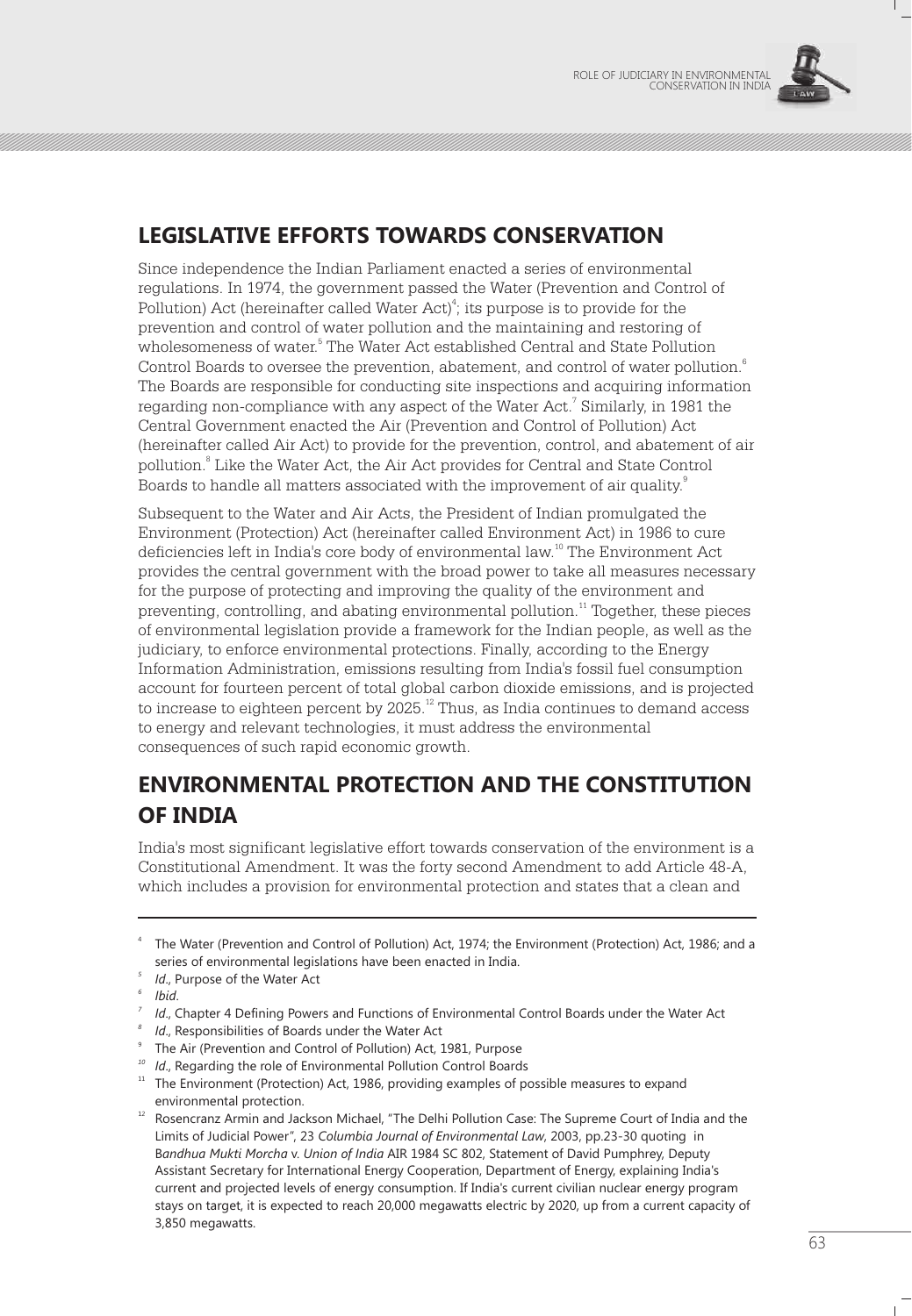healthy environment is now a directive to the state policy. Article 48-A states that the State shall endeavour to protect and improve the environment. The key fundamental rights provision of the Indian Constitution, Article 21 guarantees that no person shall be deprived of his life or personal liberty except according to procedure established by law. Under this provision, the Court has expanded the right to life to include protection from harmful environmental elements. In a seminal decision, *Rural*  Litigation and Entitlement Kendra v. State of Uttar Pradesh<sup>13</sup>, the Supreme Court of India resolved issues related to environmental and ecological balance as a result of a quarrying operation that mined limestone. In its ruling, the Supreme Court ordered the permanent closure of the quarries. The Court recognized that its judgment would have great financial consequences for the business, but noted that it is a price that has to be paid for protecting and safe-guarding the right of the people to live in a healthy environment with minimal disturbance of ecological balance and without avoidable hazard to them and to their cattle, homes and agricultural land and undue affectation of air, water and environment. While the Supreme Court did not explicitly refer to Article 48-A nor Article 21 of the Indian Constitution, its judgment was in accordance with these fundamental environmental rights.

In a separate decision by the High Court of Andhra Pradesh, T. Ramakrishna Rao v. Hyderabad Urban Development<sup>14</sup>, the court expressly invoked Article 21 and noted that the right to a clean environment is a fundamental right when it stated, "the slow poisoning of the atmosphere caused by the environmental pollution and spoliation should be regarded as amounting to a violation of Article 21 of the Constitution." Thus, the Supreme Court of India and other lower courts have expanded fundamental rights within the penumbra of the Indian Constitution to include environmental protections and have judiciously supported a right to a clean and healthy environment. The Indian Constitution is one of the earliest constitutions in the world that contain specific provisions on the environment. The Directive Principles of State Policy and the Fundamental Duties chapters explicitly enunciate the national commitment to protect and improve the environment. Apart from these, the fundamental duties enumerated in the part IV-A of the Constitution, also cover duty to protect the environment. Article 51-A establishes that it shall be the duty of every citizen of India to protect and improve the natural environment including forests, lakes, rivers, and wild life and to have compassion for living creatures.

# **JUDICIAL ACTIVISM TOWARDS ENVIRONMENTAL PROTECTION**

The Supreme Court of India has reacted to perceived bureaucratic failures by taking an activist stance toward the enforcement of environmental regulations. The Court, however, hands down decisions and recommendations that are often too difficult to implement, thus leading to greater confusion in the area of environmental enforcement. Furthermore, the Court ignores the logistical difficulties associated with implementation of their ideas of environment protection. Most striking is the Court's failure to establish a standard for acceptable pollution; therefore, any level of pollution may constitute a violation.<sup>15</sup> Moreover, the Court continues to turn a blind eye to current environmental laws, instead creating its own committees and reporting systems. Rather than this activist position, the Court should take steps to

<sup>&</sup>lt;sup>13</sup> AIR 1987 SC 1142

<sup>14</sup> AIR 1990 AP 998

*<sup>15</sup> Supra* note 12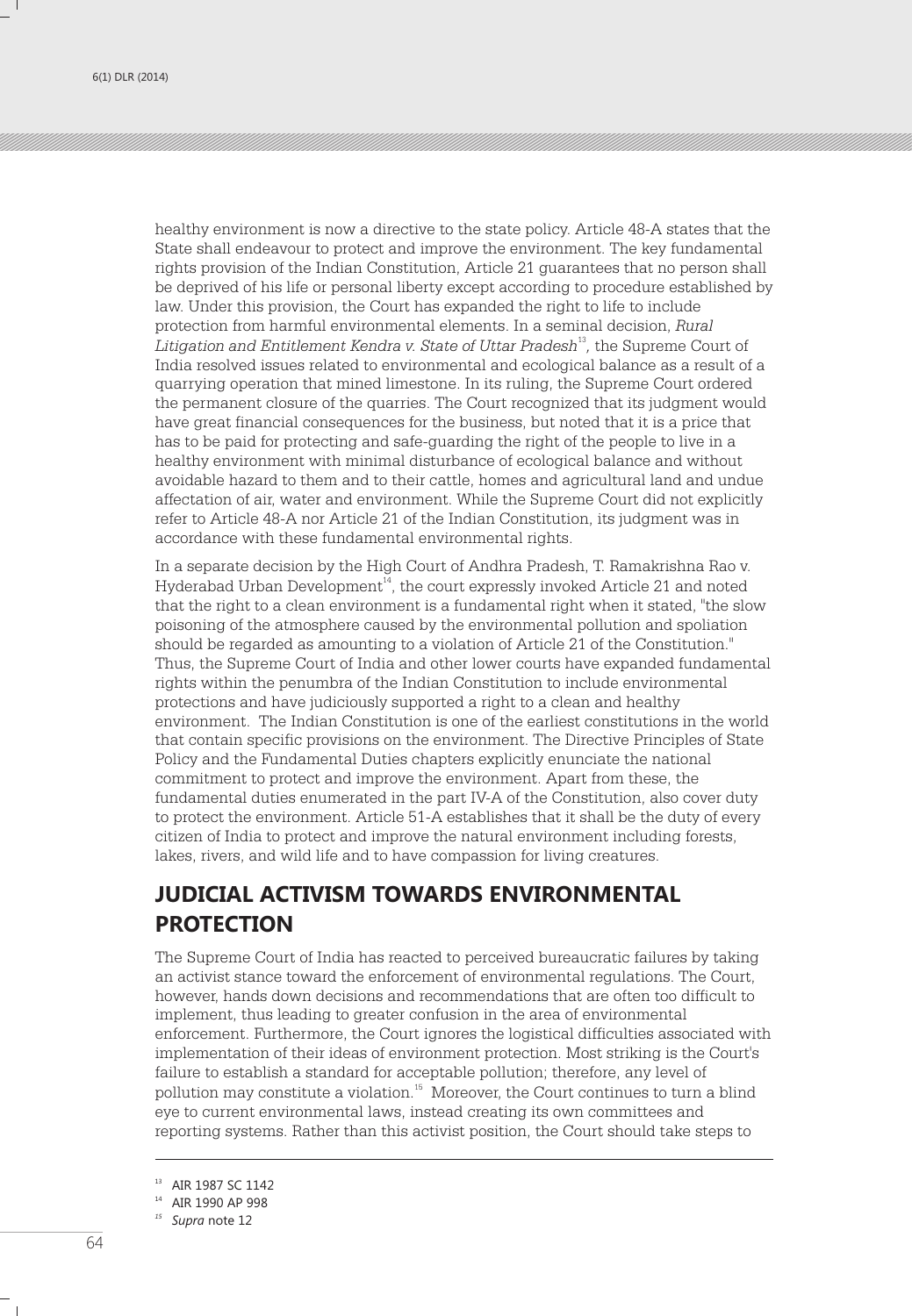

support both current environmental regulations and government actors in their enforcement. The results of such activist actions are clear: if the Court begins to create legislation, it bypasses the democratic means. By creating its own committees, the Court is signaling to the public that legislatively created committees are inefficient and lack credibility. Furthermore, the Court's criticism of the government and its agencies' actions undermines confidence in administrative proceedings. Despite some criticism of the Supreme Court's activist approach, it is undoubted that the Court's dedication to environmental issues has increased public and governmental awareness.

Public interest lawyering is another significant milestone towards constructive judicial activism in India. It has served as a major contributor towards environmental protection advancement through the Indian court system. Through Public Interest Litigation, the Supreme Court has taken steps to recognize that good health is a fundamental right, and so are conditions that promote good health, such as clean air and water. Ultimately, through a series of cases, the Court determined that there is an obligation to protect the environment that is derived from the protection of fundamental rights. Judiciary has shown its contribution by dealing the cases with regard to the legality of Environmental clearance granted to the developmental projects and hence supported in resolving environmental controversies. Judiciary is the Forum, where fairness of the Authority in granting Environmental clearance to a project and its impact on Public Interest can be adjudged. It is also to balance the sustainable development. Indian Judiciary has taken up the task of filling up the gaps existent in the overall legal system. This covers an activist role of the judiciary in protecting the environment also. Some of the cases to this effect and discussed and analyzed as follow:

### **<sup>16</sup>** *M.C. Mehta v. Union of India*

In the aftermath of the Bhopal Gas leak disaster a lot of consciousness grew towards environmental conservation and health safety measures. It was the Oleum Gas leak case, wherein the Supreme Court considered the importance of safety measures in the hazardous industries. In this case the Court propounded the absolute liability principle. In another case filed by M.C. Mehta $\alpha$ <sup>17</sup>, the Supreme Court took the opportunity to evolve and invoke the doctrine of public trust. This doctrine binds the state as being trustee of all the natural resources for public at large as the beneficiary. In another action brought by Mehta<sup>18</sup>, the apex court looked into the issue of decreasing ground water level in the national capital region, due to uncontrolled illegal mining. The Court issued stern orders on this and once again judicial activism was visible to the protection of environment. The same petitioner also filed a petition for preventing the continuous pollution of the holy river the Ganges. In this case  $19$  the Supreme Court dealt with the pollution of the Ganges due to the negligence of the leather tanneries in Kanpur. In *M.C. Mehta v. Union of India*<sup>20</sup>, the Supreme Court empowered the municipalities and the state boards to take immediate steps for <sup>21</sup> prevention of the continuing wrongs. In *M.C. Mehta* v. *State of Orissa* , the Orissa High Court dealt with the same question of providing sewage system when a medical

*<sup>16</sup> M.C. Mehta* v. *Union of India* AIR 1987 SC 1086

*<sup>17</sup> M.C. Mehta* v. *Kamal Nath* (1997) 1 SCC 388

*<sup>18</sup> M.C. Mehta* v. *Union of India* AIR 2004 SC 4016

*<sup>19</sup> M.C. Mehta* v. *Union of India* AIR 1988 SC 1037

*<sup>20</sup> M.C. Mehta* v. *Union of India* AIR 1988 SC 1115

*<sup>21</sup> M.C. Mehta* v. *State of Orissa* AIR 1992 Ori 225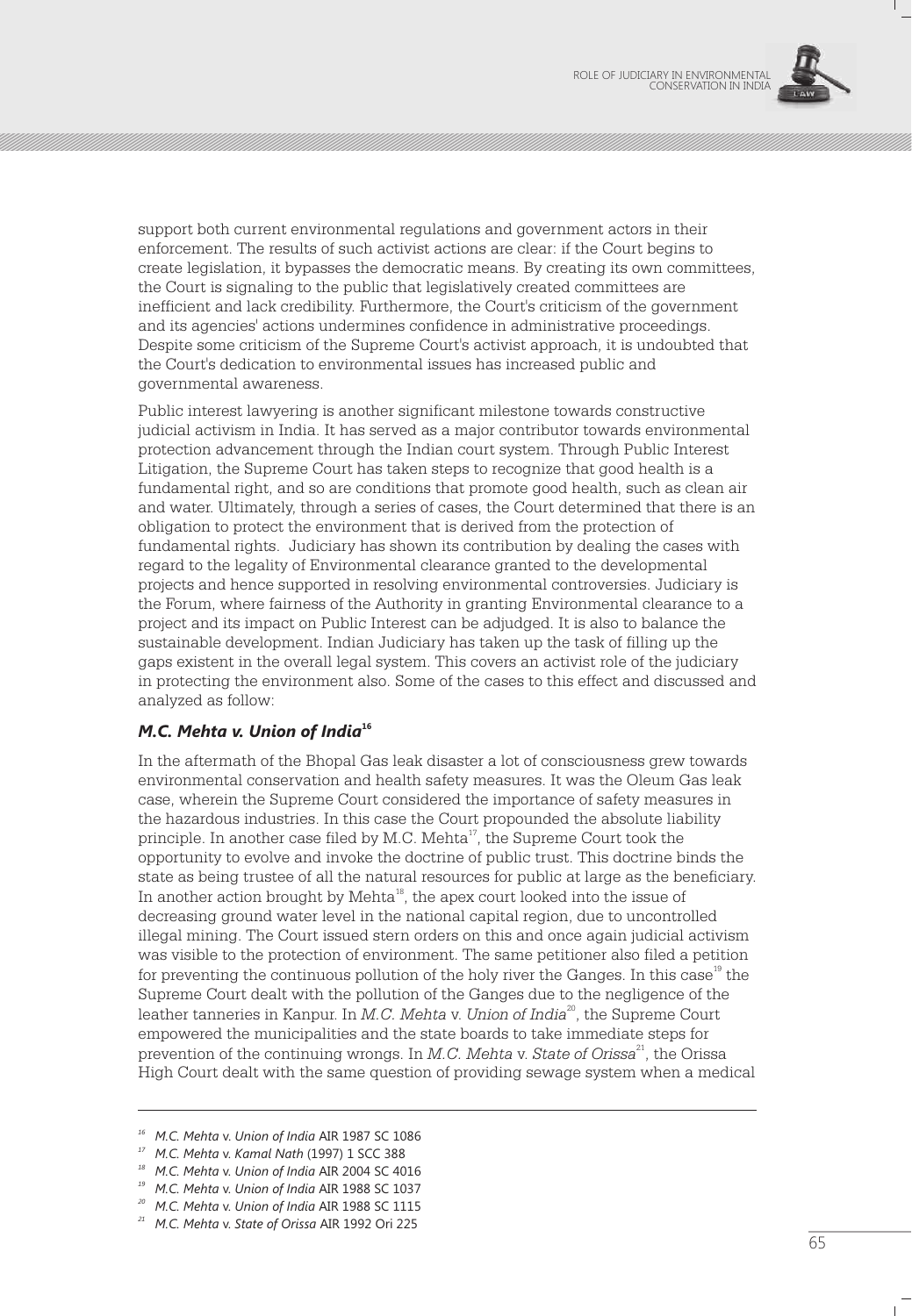college complex was being set up. The M. C. Mehta cases have contributed immensely to the development of environmental laws in India. This attracts and warrants a salute to the spirit and efforts of the petitioner but these judgments are essentially examples of judicial activism and the constructive role played by the judiciary in this regard, cannot be undermined.

#### **<sup>22</sup>** *Municipal Council Ratlam v. Vardhichand*

In this case against the Ratlam municipality, the judicial activism of the eighties made its impact felt more in the area of environmental conservation than in other fields. In this case the Supreme Court identified the responsibilities of the local bodies towards protection of environment and developed the law of public nuisance in the criminal procedure as a potent instrument for enforcement of municipal duties. The residents within Ratlam municipal corporation area were suffering for a long time from a pungent smell emanating from the open drains. The odour caused by public excretion in slums and the liquids flowing on the street from the distilleries forced the people to approach the magistrate for a remedy. Instead of complying the order of the magistrate to clean the waste and so to remove the nuisance, the municipality opted to challenge it. When the case came to the Supreme Court, the Court observed that a statutory body like the municipality is duty bound to discharge the claimed responsibility. This case is important not only because of being one of the earliest decisions of its kind but also due to the nature of remedy made available by the Court, under the law of public nuisance.

#### **<sup>23</sup>** *Tehri Bandh Virodhi Sangharsh Samiti v. State of UP and Others*

The writ petition was filed praying directions restraining the Union of India, State of UP and the Tehri Hydro Development Corporation from constructing and implementing the Tehri Hydro Power project. The main contention against the construction of the dam was on the basis that the plan for the Tehri project had not considered the safety aspect of the dam and serious threat existed due to this construction, as north India is prone to earthquakes. The design of the dam was on a site which was prone to seismic activity hence posing grave danger to the people residing in that area. Based on the fact and circumstances of the case, the Court came to the conclusion that the Union of India had considered the question of safety of the project in various details more than once and that it had taken into account the reports of experts on various aspects. In the circumstances, the court held that it was not possible to hold that the Union of India had not applied its mind or had not considered the relevant aspects of safety of the dam. The Court lacked expertise in deciding such technical and scientific details, but would always judge to the fact whether or not the Government had taken all relevant consideration, while clearing the project or not.

#### **<sup>24</sup>** *Narmada Bachao Andolan v. Union of India & Others*

In 1987 ministry of Environment and Forest accorded environmental clearance to build dam subject to certain conditions. A PIL was filed against the decision of making the Dam. The issue was whether environment clearance granted in 1987 without proper application of mind and whether forcible displacement of tribals from their land violative of their fundamental rights under constitution of India Art. 21. The petitioner was an anti-dam organization in existence since 1986 but had chosen to

<sup>22</sup> AIR 1980 SC 1622

<sup>23</sup> 1990 (2) SCALE 1003

<sup>&</sup>lt;sup>24</sup> AIR 1994 SC 319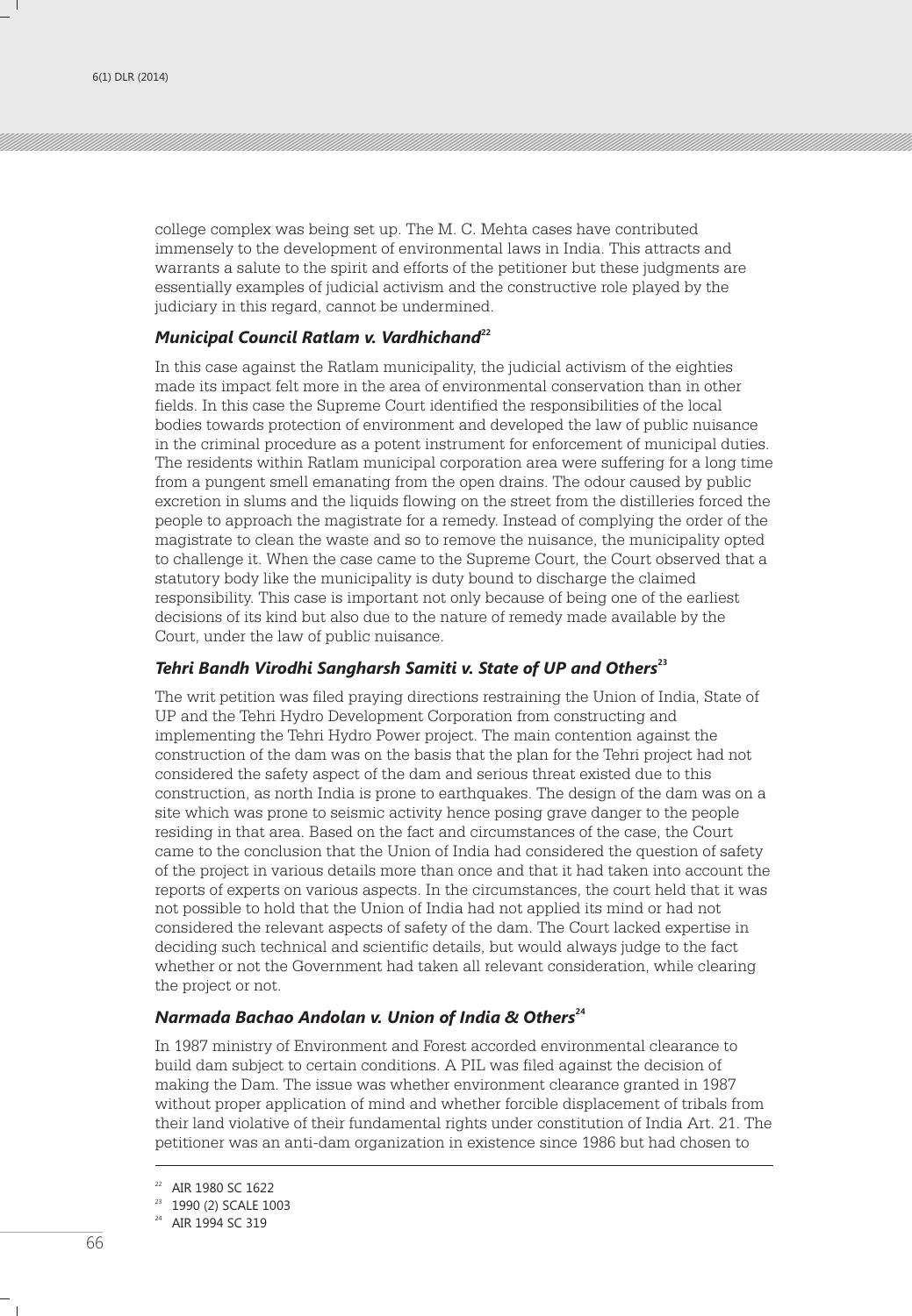

challenge the clearance given in 1987 by filling a writ petition in 1994. While issuing directions and disposing of this case,

#### **Two conditions have to be kept in mind:-**

- (i) The completion of project at the earliest.
- (ii) Ensuring compliance with conditions on which clearance of the project was given including completion of relief and rehabilitation work and taking of ameliorative and compensatory measures for environmental protection in compliance with the scheme framed by the Government thereby protecting the rights under Article 21 of the Constitution. Keeping these principles in view.

#### **The court issued the following directions.**

- i. Construction of the dam will continue as per the award of the tribunal
- ii. As the relief and rehabilitation sub-group has cleared the construction up to 90 meters, the same can be undertaken immediately. Further increasing of the height will be only *pari passu* with the implementation of the relief and rehabilitation and on the clearance by the Relief and Rehabilitation Sub-group after consulting the three Grievances redressal Authorities.
- iii. The Environment Sub-group will consider and give, at each stage of the construction of the dam, environmental clearance before further construction beyond 90 meters can be undertaken.
- iv. The permission to raise the dam height beyond 90 meters will be given by the Narmada Control Authority, from time to time, after it obtains the abovementioned clearances from the Relief and Rehabilitation Sub-group and the Environment Sub-group.
- v. The States of Madhya Pradesh, Maharashtra and Gujarat are directed to implement the award and give relief and rehabilitation to the oustees in terms of the packages and these States shall comply with any direction in this regard which is given either by the Narmada Construction Authority (NCA) or the Review Committee or the Grievances Redressal Authorities.
- vi. Even though there has been substantial compliance with the conditions imposed under the environmental clearance the NCA and the Environment Sub-group will continue to monitor and ensure that all steps are taken not only to protect but to restore and improve the environment.
- vii. The NCA will within four weeks draw up an action plan in relation to further construction and the relief and rehabilitation work to be undertaken. Such an action plan will fix a time frame so as to ensure relief and rehabilitation pari pasu with the increase in the height of the dam.
- viii. The Review Committee shall meet whenever required to do so in the event of there being any un-resolved dispute on an issue which is before the NCA. In any event the Review Committee shall meet at least once in three months so as to oversee the progress of construction of the dam and implementation of the Relief and Rehabilitation programs. In case any serious differences in implementation of the award arise and the same cannot be resolved in the Review Committee, the Committee may refer the same to the Prime Minister whose decision, in respect thereof, shall be final and binding on all concerned.
- ix. The Grievances Redressal Authorities will be at liberty, in case the needs arises, to issue appropriate directions to the respective states for due implementation of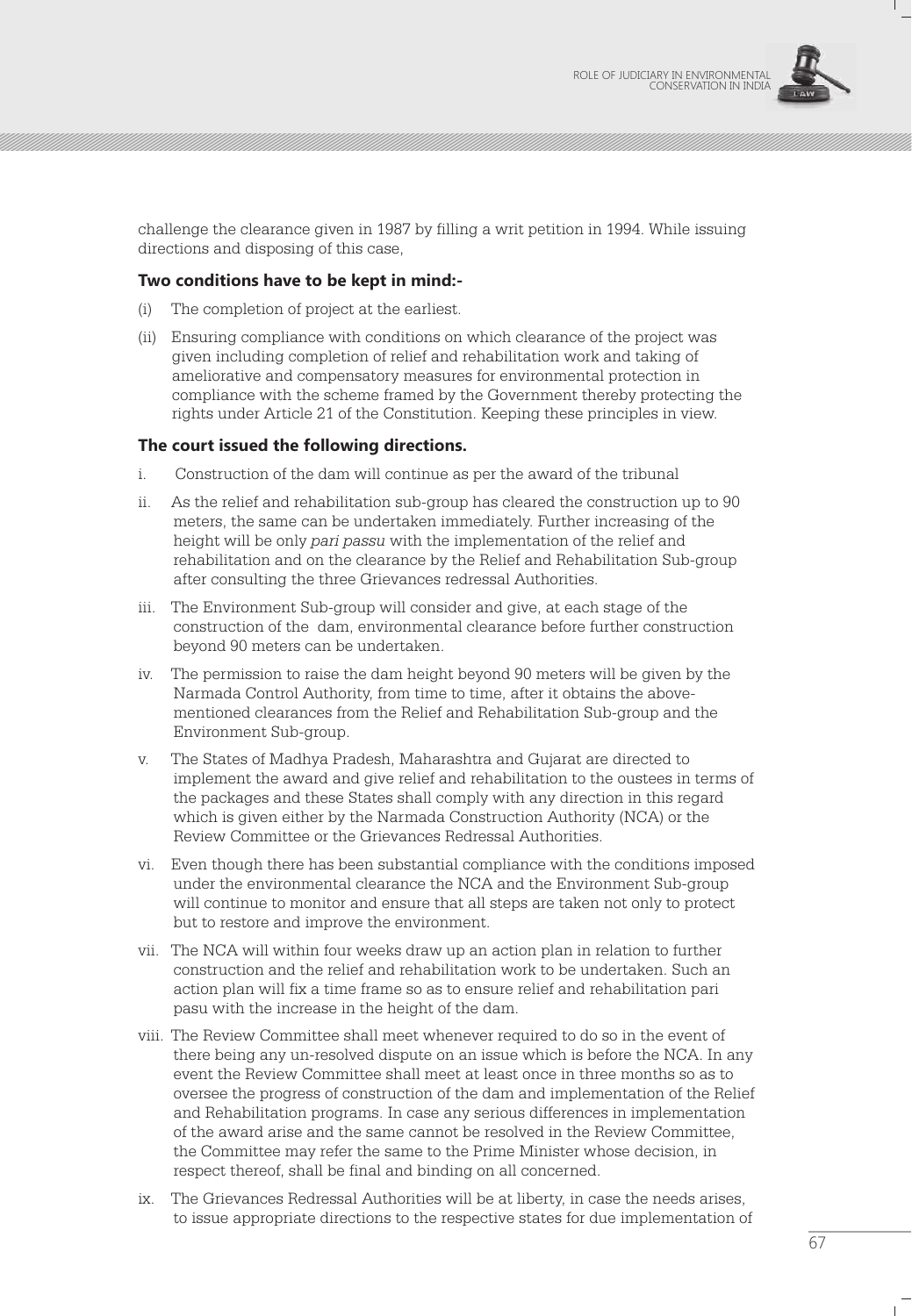the redressal and rehabilitation programs and in case of non-implementation of its directions, the GRAs will be at liberty to approach the Review Committee for appropriate orders.

x. Every endeavour shall be made to see that the project is completed as expeditiously as possible.

The court held, when such projects are undertaken and hundreds of crores of public money is spent, individual or organizations in the garb of PIL cannot be permitted to challenge the policy decision taken after a lapse of time. It is against national interest and contrary to the established principles of law that decisions to undertake development projects are permitted to be challenged after a number of years during which period public money has been spent in the execution of the project.

#### **<sup>25</sup>** *Vellore Citizens Welfare Forum v. Union of India and Ors*

The Supreme Court, in *Vellore Citizens Welfare Forum* v. *Union of India and Others,* has observed that the development and environment protection must go together. There should be balance between development and environment protection. It is, therefore, necessary that before the proposed Complex of the DDA is brought into execution, it should have environment clearance from the authorities concerned. The whole of the area has to be surveyed from the point of view of environment protection. In other words, the environmental impact assessment of the area has to be done by the experts. The court was of the view that the authority contemplated by Section 3(3) of the Environment (Protection) Act, 1986 can be the only appropriate Authority to look into the environment protection side of the present project or any other project which the DDA or any other Authority may initiate in future. Needless to say that the City of Delhi is already highly congested and has been rated by the World Health Organization as the 4th most polluted city so far as the air pollution is concerned. It is, therefore, necessary that the development in the city should have environmental clearance.

#### **<sup>26</sup>** *T.N. Godavarman Thirumulpad v. Union of India and Ors*

In *T.N. Godavarman Thirumulpad* v. *Union of India and Others,* the Delhi Development Authority (DDA) proposed the development of International Hotel Complex on 315 hectares of land situated in the Vasant Kunj area after the same area was identified in the Master Plan for Delhi 2001 for urban use area under the earlier Master Plan 1962 was identified as green area but there was a change of user to urban area under the latter Master Plan. Supreme Court by an order dated 19.8.1997 held that 92 hectares of land out of 315 hectares was a constraint area and only in respect of the balance 223 hectares of land, the constructions have to abide by the conditions of clearance. The applicant contended that 92 hectares of land were a part of the ridge and that report of Environmental Pollution (Prevention and Control) Authority stated that environmental factors were not in favour of urban development use of land and the entire parcel of land should be developed as green and not for industrial use. Respondent contended that 92 hectares was constraint area and was not an integral part of Delhi Ridge, and that only 19 hectares were sought to be utilized for the purpose of construction. A bare reading of the order dated 19.8.1997 apparently made a proposition that the Court had treated the land as constraint area and Environmental Pollution Control Authority (EPCA)'s report nowhere indicated that the land was a part of the ridge. It would be inappropriate to reopen the whole

<sup>25</sup> (1996) 5 SCC 647

<sup>26</sup> (2006)10 SCC 490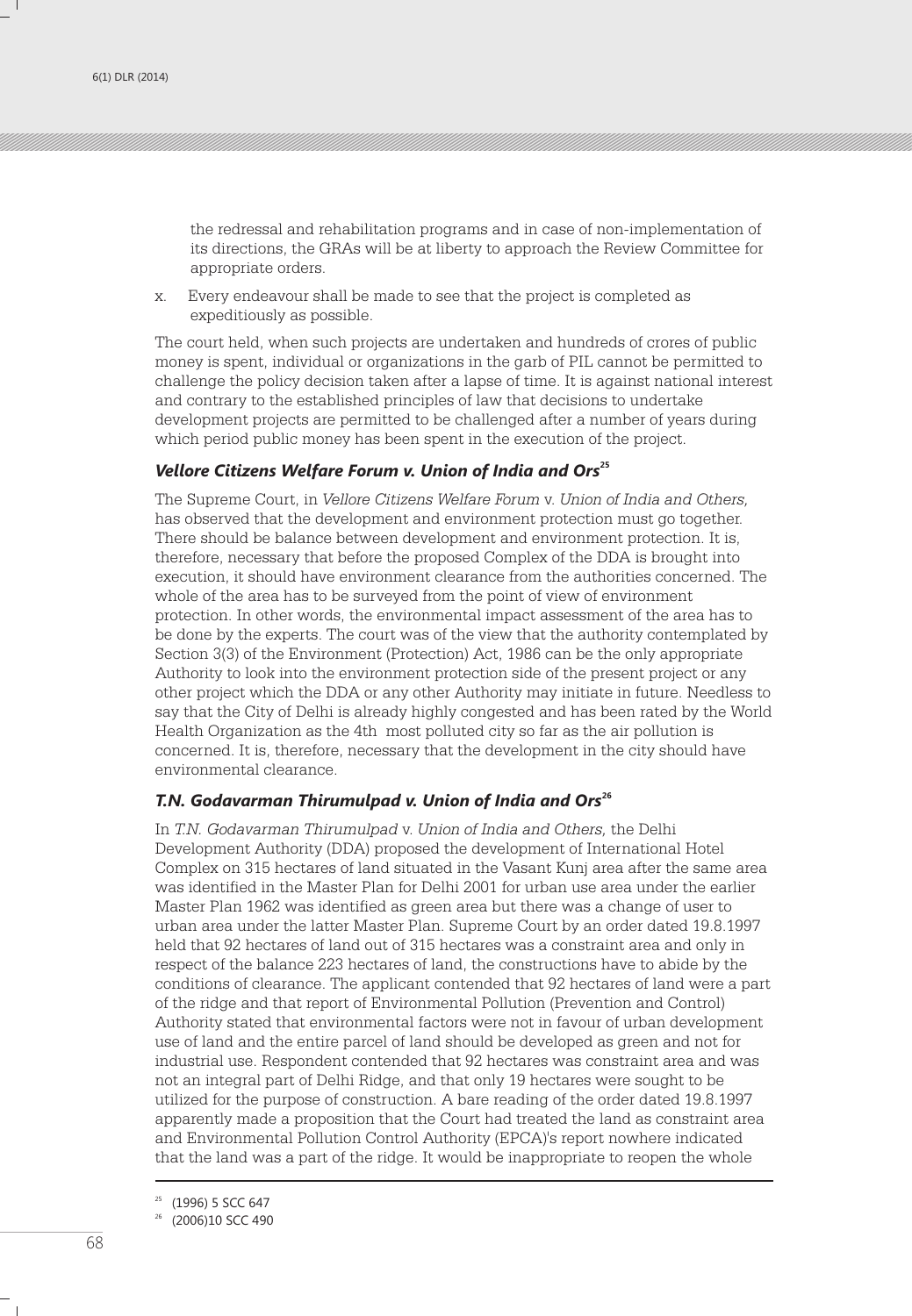

issue as to whether the land in question was a constraint area or ridge land. Even if the land is held to be constraint area the constructions thereon were to be made only after having the requisite clearance.

### **<sup>27</sup>** *Academy for Mountain Environics v. State of Orissa and Others*

Vedanta Alumina Limited, a subsidiary of M/s Strerlite Industries (India) Ltd had proposed a one million ton per annum capacity alumina refinery project together with a 75 MW coal based captive power plant. Interestingly, the Alumina refinery was granted environmental clearance without linking the project with the Mining of Bauxite. M/s Sterlite (the parent company of M/s Vedanta) applied for environmental clearance on 19.03.2003 to the Ministry of Environment and Forest. In the application, Vedanta stated that no forestland is involved and that within the radius of 10 kms there is no reserve forest. M/s Vedanta thereafter on 16.08.2004 applied for use of 58.943 ha forest land consisting of 28.943 ha village forest and 30 ha reserve forest. However, the application for environmental clearance was not modified and the same was processed on the premise that no forestland is involved.

Further, though mining at Lanjigarh was integral part of the Alumina refinery project, Vedanta could not have started the work on the Alumina refinery without getting the clearance for mining also. As per the guidelines for projects requiring clearance from forest as well as environment angles, separate communications of sanction will be issued, and the project would be deemed to be cleared only after clearance from both angles. M/s Vedanta requested the ministry to grant environmental clearance for the Alumina Refinery Plant stating that it would take three years to construct the refinery plant whereas mines can be opened up in one year. In its application for seeking environmental clearance for the project dated 19.3.2003 it is stated that no forestland was required for the alumina refinery and that within a radius of 10 km of the project site there is no reserve forest, which was contrary to the facts on record. Subsequently, on 16.8.2004 a proposal for allowing the use of 58.943 ha forestland, consisting of 28.943 acre of "Gramya Jungle Jogya" land and 30 ha of reserve forest, was moved under the Forest Conservation Act through the State Government to the Ministry of Environment and Forest. Out of the above, 26.123 ha forestland was required for the refinery, 25.82 ha for the mine access road and the balance 7.0 ha was required for the construction of the conveyor belt for the transportation of the mineral from the mine site to the plant.

The union ministry gave environmental clearance for Alumina Refinery Project by delinking it with mining project. In the environmental clearance it is stated that no forestland is involved, even though the application under the Forest Conservation Act was still pending. As per Para 4.4 of the guidelines laid down by the Ministry of Environment and Forest "Some projects involve use of forest land as well as nonforest land. State Governments or Project Authorities sometimes start work on nonforest lands in anticipation of the approval of the Central Government for release of the forest lands required for the projects. Though the provisions of the Act might not have technically been violated by starting of work on non-forestlands, expenditure incurred on works on non-forest lands may prove to be in fructuous if diversion of forest land involved is not approved. It was, therefore, decided that if a project involved forest as well as non-forest land, work should not be started on non-forest land till approval of the Central Government for release of forestland under the Act has been given" But Vedanta had started the work on Alumina Refinery in blatant violation of this provision.

<sup>27</sup> (2006) 10 SCC 1475